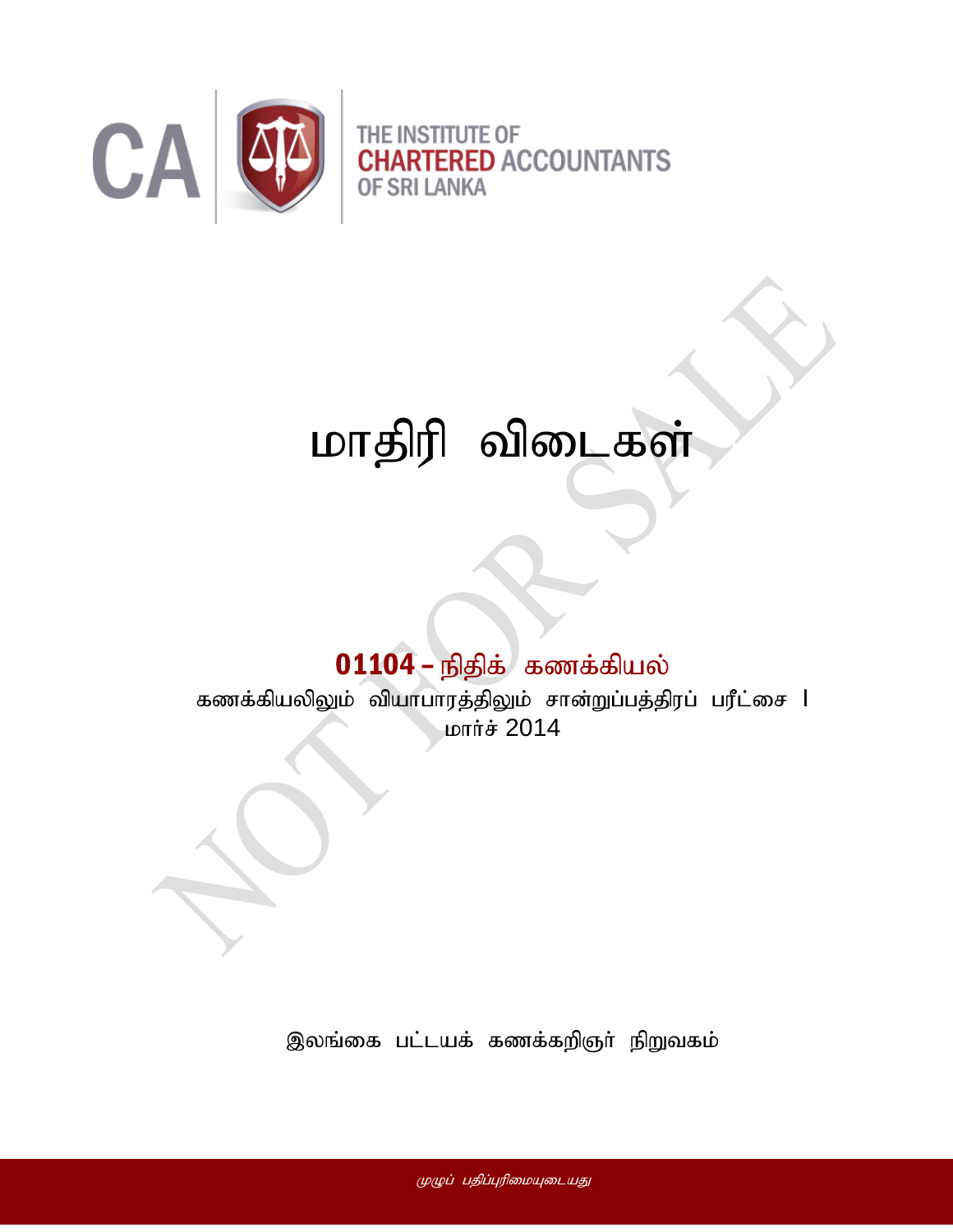### வினாப்பத்திரம் ' $\mathbf{A}$ '



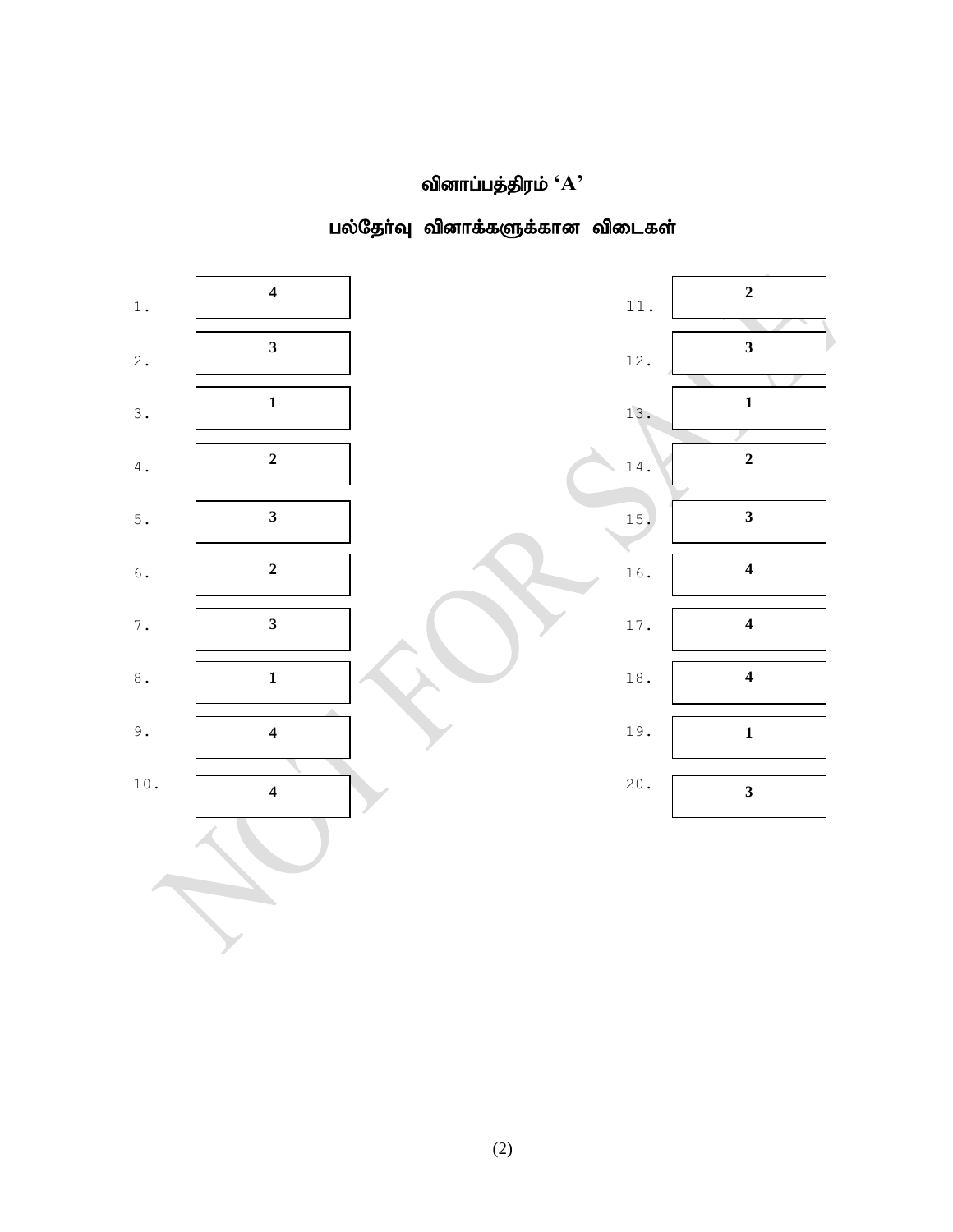#### <u>வினாப்பத்திரம் B</u>

#### <u>விடை இல. 01</u>

(a) 2013 மார்ச் 31ந் திகதி முடிவடைந்த ஆண்டிற்கான உற்பத்திக் கணக்கு

|                                           | ரூபா. '000 | ரூபா. '000 |
|-------------------------------------------|------------|------------|
| முதன்மைக் கிரயம்:                         |            |            |
| ஆரம்ப மூலப்பொருட் தொக்கு                  | 280        |            |
| கூட்டு:                                   |            |            |
| மூலப்பொருட் கொள்வனவு                      | 5,600      |            |
| உள்வண்டிக்கூலி - மூலப்பொருள்              | 1,050      |            |
| கழி:                                      |            |            |
| இறுதி மூலப்பொருட் தொக்கு                  | (600)      |            |
| மூலப்பொருட் பாவனை                         | 6,330      |            |
| கூட்டு:                                   |            |            |
| நேர்கூலியும் நேர்செலவுகளும்               | 280        |            |
| முதன்மைக் கிரயம்                          |            | 6,610      |
| தொழிற்சாலை மேந்தலைகள்:                    |            |            |
| தொழிற்சாலை மேலதிக நேர கொடுப்பனவு          | 600        |            |
| பராமரிப்பு – தொழிற்சாலை, பொறி, எந்திரம்   | 625        |            |
| தொழிற்சாலைப் பொதுச் செலவுகள்              | 350        |            |
| கட்டட தேய்மானம்                           | 36         |            |
| பொறி, எந்திர தேய்மானம்                    | 227        |            |
| மின்சாரம்                                 | 480        |            |
| சம்பளமும் கூலியும் (EPF $&$ ETF அடங்கலாக) | 1,350      |            |
| காப்புறுதி                                | 40         |            |
| <i>கூட்டு</i> : ஆரம்ப புத்துருவாகும் வேலை | 120        |            |
| <i>கழி</i> : இறுதிப் புத்துருவாகும் வேலை  | (310)      |            |
| தொழிற்சாலை மேந்தலைகள்                     |            | 3,518      |
| உற்பத்திக் கிரயம்                         |            | 10,128     |

(b) 2013 மார்ச் 31ந் திகதி முடிவடைந்த ஆண்டிற்கான முற்றடக்க வருமானக் கூற்று

|                                        | ரூபா. '000 | ரூபா. '000 |
|----------------------------------------|------------|------------|
| விற்பனை                                |            | 19,740     |
| விற்பனைக் கிரயம்<br>கழி :              |            |            |
| ஆரம்ப முடிவுற்ற பொருட்கள்              | 500        |            |
| உற்பத்திக் கிரயம்                      | 10,128     |            |
|                                        | 10,628     |            |
| <i>கழி</i> : இறுதி முடிவுற்ற பொருட்கள் | (240)      |            |
| தொக்கிழப்பு (Stock loss)               | (15)       |            |
| விற்பனைக் கிரயம்                       |            | (10, 373)  |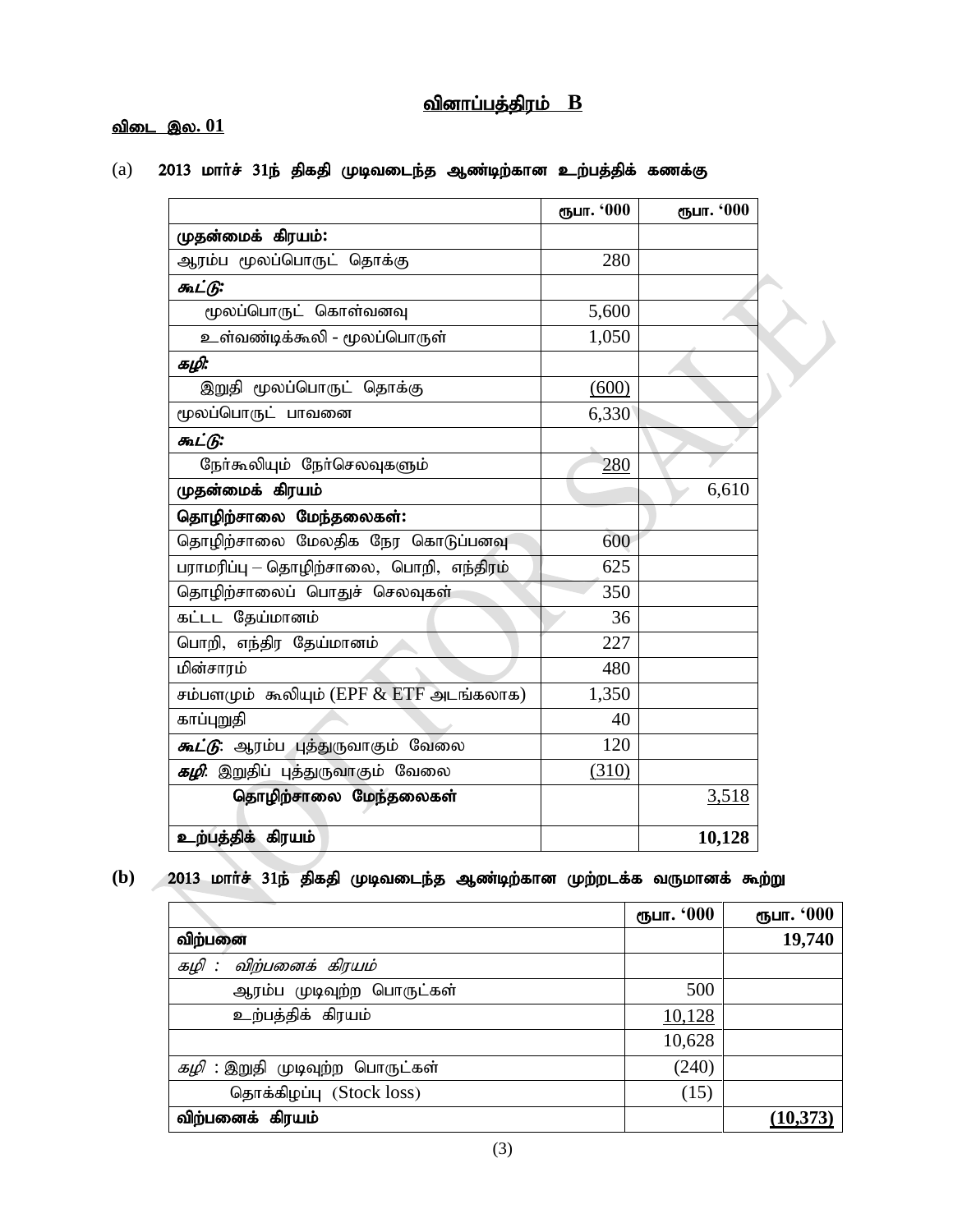| மொத்த இலாபம்                                  |                | 9,367  |
|-----------------------------------------------|----------------|--------|
| கூட்டு: ஏனைய வருமானம்                         |                |        |
| பிற வருமானம்                                  | 1,274          |        |
| பெற்ற கழிவு                                   | 64             |        |
| பொறி விற்பனை மீதான இலாபம்                     | 79             | 1,417  |
|                                               |                | 10,784 |
| கழி:<br>செலவுகள்                              |                |        |
| <u>நிருவாகச் செலவுகள்</u>                     |                |        |
| கட்டட தேய்மானம்                               | 72             |        |
| மின்சாரம்                                     | 240            |        |
| சம்பளமும் கூலியும் (EPF $&$ ETF அடங்கலாக)     | 810            |        |
| காப்புறுதி                                    | 80             |        |
| நீர்க்கட்டணம்                                 | 500            |        |
| தொலைபேசி                                      | 400            |        |
| தொக்கு இழப்பு                                 | 15             |        |
| ஏனைய நிருவாகச் செலவுகள்                       | 2,600          |        |
| <u>விற்பனை, வினியோகச் செலவுகள்</u>            |                |        |
| கட்டட தேய்மானம்                               | 72             |        |
| மின்சாரம்                                     | 80             |        |
| சும்பளமும் கூலியும் (EPF & ETF அடங்கலாக)      | 540            |        |
| மின்சாரம்                                     | 80             |        |
| விளம்பரச் செலவு                               | 900            |        |
| மோட்டார் வாகன தேய்மானம்                       | 480            |        |
| ஏனைய விற்பனை, வினியோகச் செலவுகள்              | 616            |        |
| நிதிச் செலவுகள்                               |                |        |
| நிதிக் கிரயம்                                 | 75             |        |
| அறவிடமுடியாக் கடன்                            | 30             |        |
| ஐயுறவுக் கடன் - குறை ஏற்பாடு                  | 110            |        |
| கட்டட வாடகை                                   | 480            |        |
| அனுமதிக்கப்பட்ட கழிவு                         | 16             |        |
| கடன் வட்டி                                    | 300            |        |
| வங்கிக் கட்டணம்                               | 5              |        |
| மேலதிகப்பற்று வட்டி                           | $\overline{2}$ |        |
|                                               |                |        |
| ஏனைய செலவுகள்                                 |                |        |
| முன்னா் ஏற்பிசைவு செய்யப்பட்ட மீள்மதிப்பீட்டு | (200)          |        |
| இழப்பு எதிா்ப்பதிவு — பொறியும் எந்திரமும்     | 100            |        |
| மீள்மதிப்பீட்டு இழப்பு — மோட்டாா் வாகனம்      |                | 8,403  |
| ஆண்டிற்கான நிகர இலாபம்                        |                | 2,381  |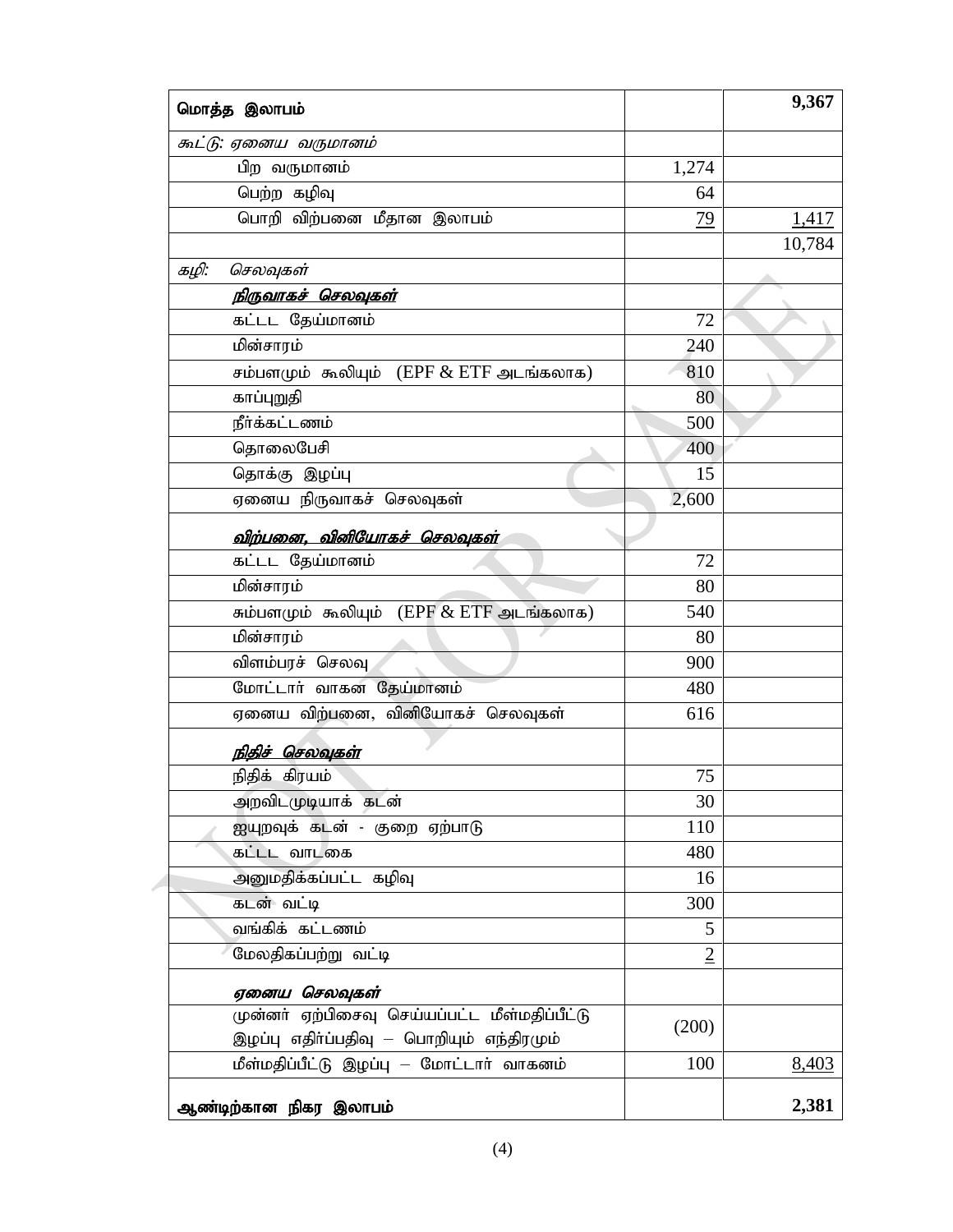| பிற முற்றடக்க வருமானம்:                          |     |       |
|--------------------------------------------------|-----|-------|
| <i>கூட்டு</i> : மீள்மதிப்பீட்டு மிகை - கட்டடம்   | 360 |       |
| மீள்மதிப்பீட்டு மிகை - பொறியும் எந்திரமும்       | 300 | 660   |
| மீள்மதிப்பில் வீழ்ச்சி - மோட்டார் வாகனம்<br>கழி: |     | (300) |
| மொத்த முற்றடக்க வருமானம்                         |     | 2.741 |

Г.,

### (c) 2013 மார்ச் 31ந் திகதி நிதிநிலைக் கூற்று

|                                             | ரூபா. '000 | ரூபா. '000 |
|---------------------------------------------|------------|------------|
| நடைமுறையல்லாச் சொத்துக்கள்                  |            |            |
| ஆதனம், பொறி மற்றும் உபகரணம் (மீள்மதிப்பீடு) |            | 9,072      |
| வாடகை முற்பணம்                              |            | 120        |
| நடைமுறைச் சொத்துக்கள்                       |            |            |
| தொக்குகள்:                                  |            |            |
| மூலப்பொருட்கள்                              | 600        |            |
| புத்துருவாகும் வேலை                         | 310        |            |
| முடிவுற்ற பொருட்கள்                         | 240        |            |
|                                             | 1,150      |            |
| வியாபாரக் கடன்பட்டோர்                       | 7,000      |            |
| <i>கழி</i> : ஐயுறவுக்கடன் ஏற்பாடு           | (140)      |            |
| காசுக் கையிருப்பு                           | 146        |            |
| வங்கியிற் பணம்                              | 148        |            |
| வாடகை முற்பணம்                              | 240        |            |
| முற்கொடுப்பனவுகள்                           | 18         | 8,562      |
|                                             |            | 17,754     |
| உரிமையாண்மை                                 |            |            |
| 2012 ஏப்ரல் 1ந் திகதி மூலதனம்               | 4,200      |            |
| <i>கூட்டு</i> : நிகர இலாபம்                 | 2,381      |            |
| மீள்மதிப்பு ஒதுக்கம் $(1,400+360)$          | 1,760      | 8,341      |
| நடைமுறையல்லாப் பரிப்புக்கள்                 |            |            |
| நீண்டகால வங்கிக் கடன் $(12%)$               |            | 2,500      |
| நடைமுறைப் பரிப்புக்கள்                      |            |            |
| வியாபாரக் கடன்கொடுத்தோா்                    | 6,400      |            |
| பெ.சே.வரி (VAT) கட்டுப்பாட்டுக் கணக்கு      | 440        |            |
| அட்டுறு செலவுகள்                            | 28         |            |
| செலுத்தவேண்டிய கடன் வட்டி                   | 25         |            |
| செலுத்தவேண்டிய வாடகை                        | 20         | 6,913      |
|                                             |            | 17,754     |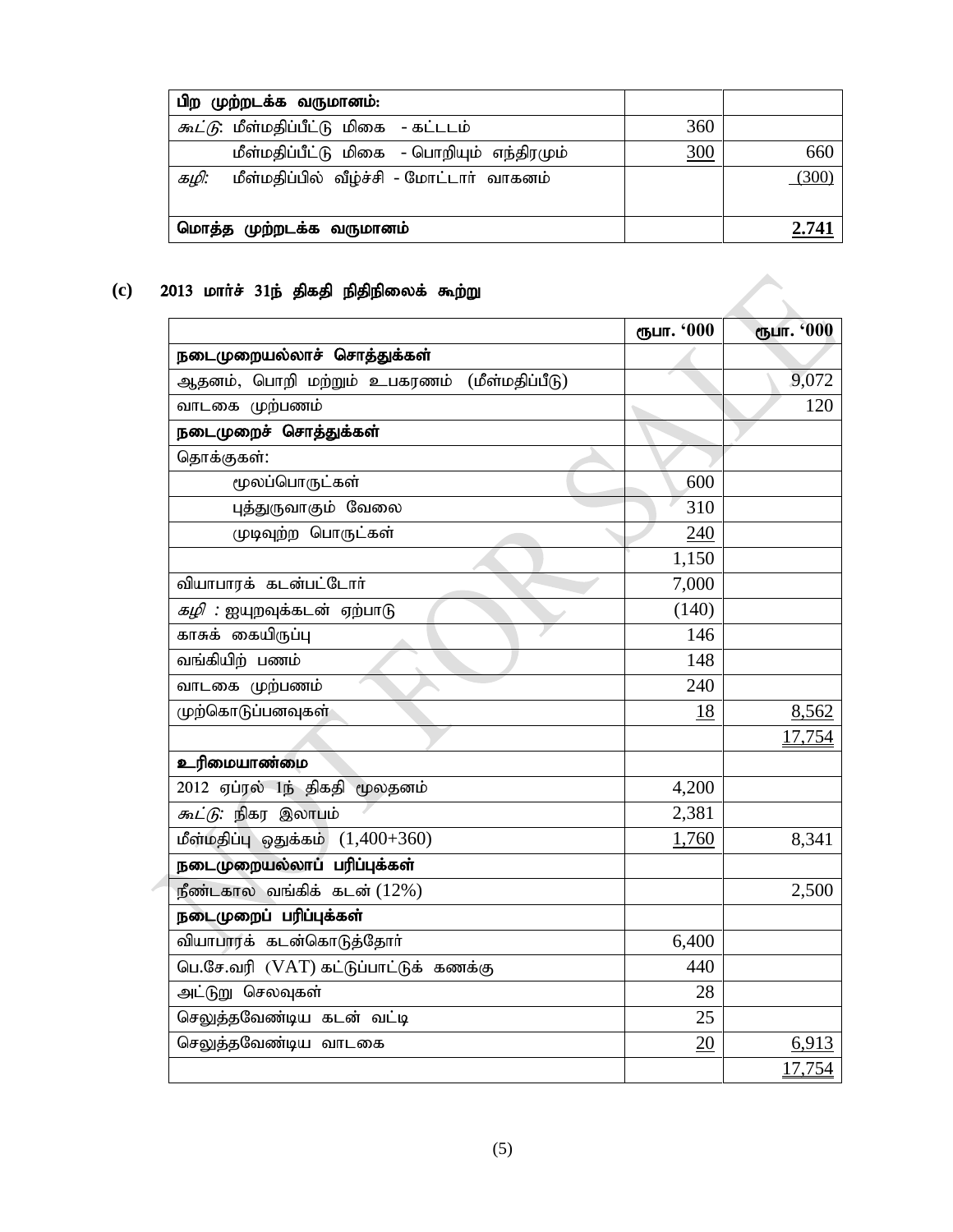| உரிமையாண்மை மாற்றங்கள் பற்றிய கூற்று $\,$ (ரூபா $\,$ $\,$ $\,000)$ |  |  |
|--------------------------------------------------------------------|--|--|
|                                                                    |  |  |

|                         | மூலதன<br>ĽĎ              | மீள்மதிப்பு ஒதுக்கம் | இலாப, நட்டம்             | மொத்த<br>ம |
|-------------------------|--------------------------|----------------------|--------------------------|------------|
|                         |                          |                      |                          |            |
| 2012 மார்ச் 31 இல் மீதி | 4,200                    | 1,400                | -                        | 5,600      |
| ஆண்டிற்கான இலாபம்       | $\overline{\phantom{0}}$ |                      | 2,381                    | 2,381      |
| மீள்மதிப்பீட்டு இலாபம்  | $\overline{\phantom{0}}$ | 660                  | $\overline{\phantom{0}}$ | 660        |
| மீள்மதிப்பீட்டு நட்டம்  | -                        | (300)                |                          | (300)      |
| 2013 மார்ச் 31 இல் மீதி | 4,200                    | ,760                 | 2,381                    | 8,341      |

ஆதனம், பொறி மற்றும் உபகரணக் கூற்று (ரூபா. ' $000$ )

|                                          |       |         | பொறி,    | மோட்டார் |         |
|------------------------------------------|-------|---------|----------|----------|---------|
|                                          | காணி  | கட்டடம் | எந்திரம் | வாகனம்   | மொத்தம் |
| மார்ச்<br>இல் மீதி<br>31<br>2011         | 1,500 | 3,000   | 2,400    | 2,100    | 9,000   |
| மீள்மதிப்பீட்டு இலாபம்                   | 500   | 600     |          | 300      | 1,400   |
| மீள்மதிப்பீட்டு நட்டம்                   |       |         | (200)    |          | (200)   |
| ஏப்ரல் 1<br>இல் மீதி<br>2011             | 2,000 | 3,600   | 2,200    | 2,400    | 10,200  |
| 2012 ஏப்ரல் 1<br>இல் மீதி                | 2,000 | 3,600   | 2,200    | 2,400    | 10,200  |
| சேர்ப்பனவுகள்                            |       |         | 400      |          | 400     |
| விற்பனைகள்                               |       |         | (260)    |          | (260)   |
| திரள் தேய்மானத்திலிருந்து<br>மாற்றல்     |       | (360)   | (408)    | (960)    | (1,728) |
| 2013 மார்ச் 31 இல்<br>முன்கொணரற்<br>தொகை | 2,000 | 3,240   | 1,932    | 1,440    | 8,612   |
| மீள்மதிப்பீட்டு<br>இலாபம்                |       | 360     | 500      |          | 860     |
| மீள்மதிப்பீட்டு நட்டம்                   |       |         |          | 400      | 400     |
| 2013 ஏப்ரல் 1 இல் மீதி                   | 2,000 | 3,600   | 2,432    | 1,040    | 9,072   |

திரள் தேய்மானம் (ரூபா. ' $000$ )

| 2012 ஏப்ரல் 1 இல் மீதி  |   | 180   | 220   | 480   | 880     |
|-------------------------|---|-------|-------|-------|---------|
| ஆண்டிற்கான அறவீடு       | - | 180   | 227   | 480   | 887     |
| விற்பனைகள்              | - |       | (39)  |       | (39)    |
| 2013 மார்ச் 31 இல் மீதி | - | 360   | 408   | 960   | 1,728   |
| சொத்துக் கணக்கிற்கு     |   |       |       |       |         |
| மாற்றல்                 | - | (360) | (408) | (960) | (1,728) |
| 2013 மார்ச் 31 இல் மீதி |   |       |       |       |         |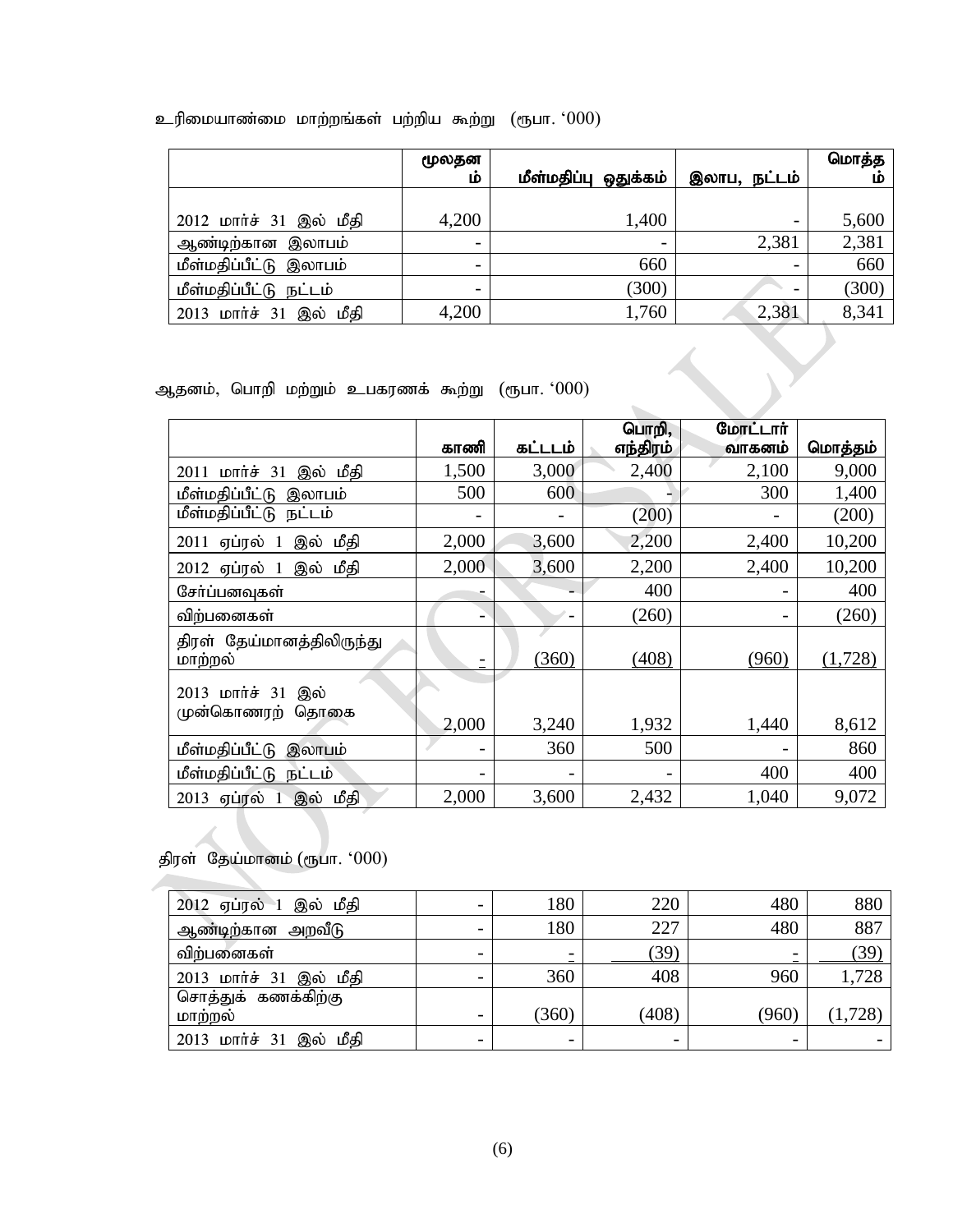#### <u>விடை இல. 02</u>

#### $(a)$  மூலதனக் கணக்குகள் (ரூபா.' $000$ )

|                         | பசில் | விமல் | கமல்  |
|-------------------------|-------|-------|-------|
| 2012 ஏப்ரல் 1 இல் மீதி  | 425   | 400   | 125   |
| மூலதனம் (நன்மதிப்பு)    | (50)  |       | 50    |
| காசு                    | 125   | 100   |       |
|                         |       |       | (175) |
| கடன்                    |       |       |       |
| 2013 மார்ச் 31 இல் மீதி | 500   | 500   |       |

 $(b)$  நடைமுறைக் கணக்குகள் (ரூபா.' $000$ )

|                         | பசில் | விமல் | கமல் |
|-------------------------|-------|-------|------|
| 2012 ஏப்ரல் 1 இல் மீதி  | 35    | (40)  | 25   |
| சம்பளம்                 |       | 120   |      |
|                         |       |       |      |
| எடுப்பனவுகள்            | (30)  | (90)  |      |
| மூலதன வட்டி             | 50    | 50    |      |
| இலாபம்                  | 130   | 65    |      |
| கடன்                    |       |       | (25) |
| 2013 மார்ச் 31 இல் மீதி | 185   | 105   |      |

## (c) வருமானக் கூற்று (ரூபா.' $000$ )

| வருமானம்                |                                      | 2,000 |
|-------------------------|--------------------------------------|-------|
| விற்பனைக் கிரயம்        | $(1,200 - 30)$                       |       |
| மொத்த இலாபம்            |                                      | 830   |
| ஏனைய நிருவாகச் செலவுகள் | $(165 - 15 + 30)$                    | (180) |
| தேய்மானம்               |                                      | (120) |
| விற்பனை, வினியோக செலவு  | $(80 + 10 - 15)$                     | (75)  |
| தொக்குப் பதிவழிப்பு     |                                      | (15)  |
| நிதிக் கிரயம்           | $(100 \times 20\% + 100 \times 5\%)$ | (25)  |
| ஆண்டுக்கான இலாபம்       |                                      | 415   |

| இலாபப் பகிர்வு       |     |     |
|----------------------|-----|-----|
| மூலதன வட்டி – பசில்  | 50  |     |
| மூலதன வட்டி — விமல்  | 50  | 100 |
| சம்பளம் - விமல்      |     | 120 |
| இலாபப் பங்கு – பசில் | 130 |     |
| இலாபப் பங்கு – விமல் | 65  | 195 |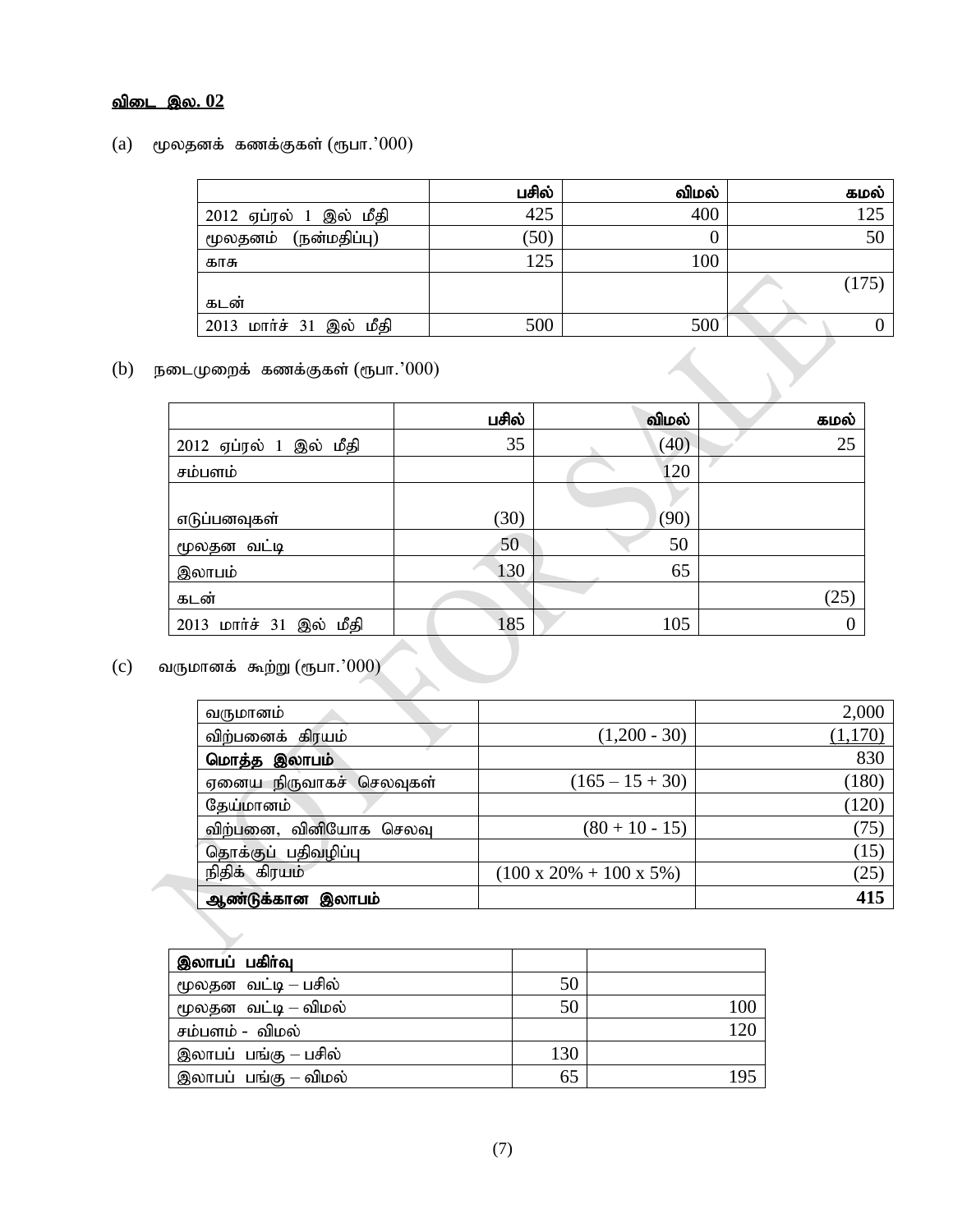$(d)$  நிதிநிலைக் கூற்று (ரூபா.' $000$ )

| நடைமுறையல்லாச் சொத்துக்கள்                |     |       |
|-------------------------------------------|-----|-------|
| ஆதனம், பொறி மற்றும் உபகரணம் $(1,100-250)$ |     | 850   |
| நடைமுறைச் சொத்துக்கள்                     |     |       |
| தொக்கு $(145 - 15)$                       | 130 |       |
| வியாபார வருமதிகள்                         | 225 |       |
| முற்கொடுப்பனவுகள்                         | 15  |       |
| காசு                                      | 375 | 745   |
|                                           |     | 1,595 |
|                                           |     |       |
| உரிமையாண்மை:                              |     |       |
| மூலதனக் கணக்கு - பசில்                    | 500 |       |
| மூலதனக் கணக்கு – விமல்                    | 500 | 1,000 |
|                                           |     |       |
| நடைமுறைக் கணக்கு – பசில்                  | 185 |       |
| நடைமுறைக் கணக்கு – விமல்                  | 105 | 290   |
| நீண்டகாலப் பரிப்புக்கள்:                  |     |       |
| கடன்- பசில்                               | 100 |       |
| கடன்- கமல்                                | 100 | 200   |
| நடைமுறைப் பரிப்புக்கள்:                   |     |       |
| வியாபாரச் சென்மதிகள்                      | 65  |       |
| அட்டுறு நிலுவாகச் செலவு                   | 30  |       |
| அட்டுறு வட்டி $(5+5)$                     | 10  | 105   |
|                                           |     | 1,595 |
|                                           |     |       |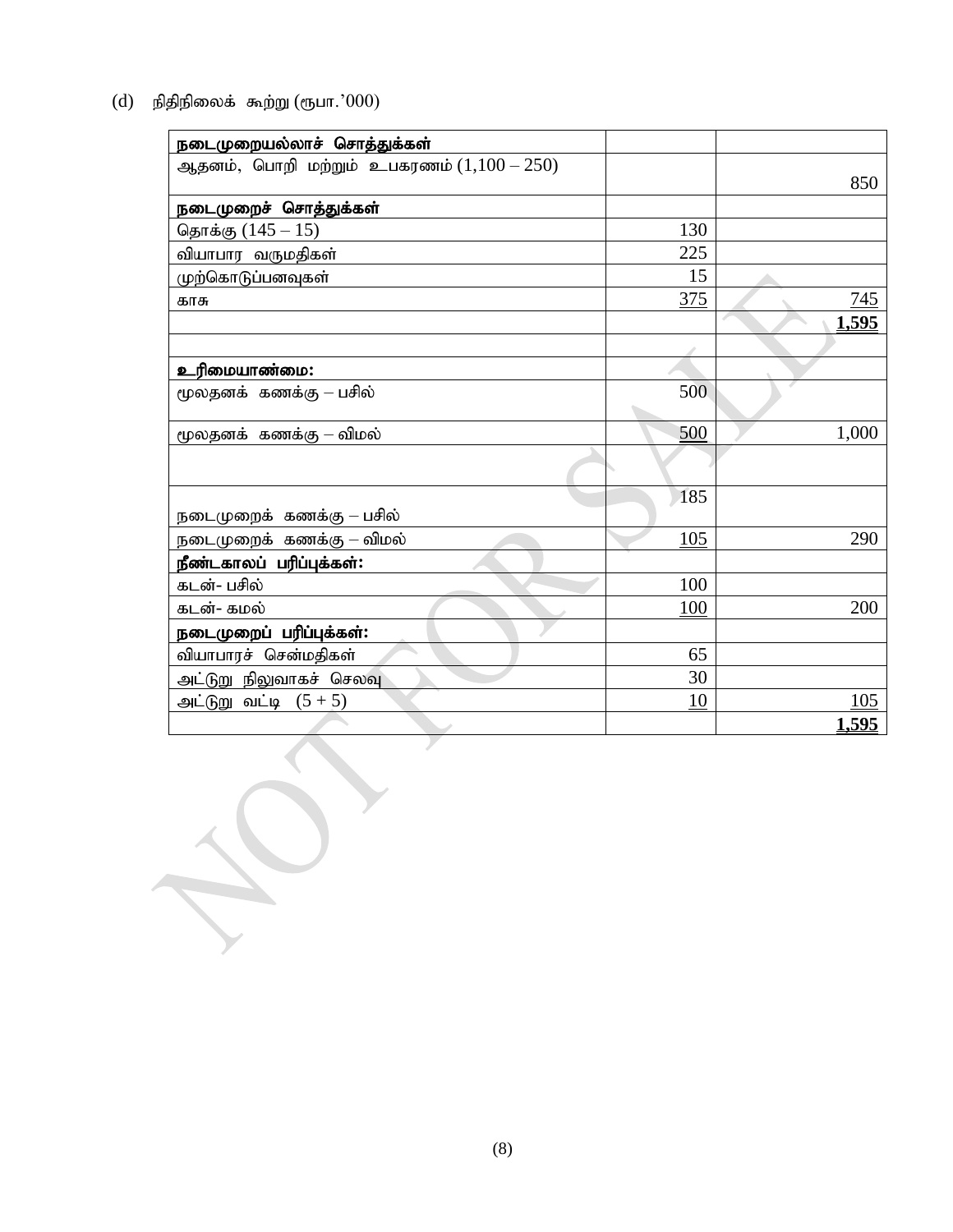#### <u>விடை இல. 03</u>

(a) 2013 மார்ச் 31ந் திகதி முடிவடைந்த ஆண்டுக்கான வருமானக் கூற்று

|                                                                    | ரூபா.   | ரூபா      |
|--------------------------------------------------------------------|---------|-----------|
|                                                                    |         |           |
| விற்பனை $(1800 + 25 + 10 + 35 + 50 + 130 - 500)$                   |         | 1,550,000 |
| விற்பனைக் கிரயம் $(450 + 95 + 35 - 45 - 15)$                       |         | (520,000) |
| மொத்த இலாபம்                                                       |         | 1,030,000 |
| உபகரண தேய்மானம் $(400 \times 10\%) + (200 \times 10\% \times 1/2)$ | 50,000  |           |
| மோட்டார் வாகன தேய்மானம் $(700 \times 20\%)$                        | 140,000 |           |
|                                                                    |         |           |
| செலுத்தப்பட்ட செலவுகள்                                             | 300,000 |           |
| செலுத்தவேண்டிய செலவுகள்                                            | 75,000  |           |
| அன்பளிப்பு                                                         | 10,000  |           |
| வங்கிக் கட்டணம்                                                    | 2,500   |           |
| சிறு செலவுகள் $(50 - 2.5)$                                         | 47,500  | (625,000) |
| ஆண்டிற்கான இலாபம்                                                  |         | 405,000   |
|                                                                    |         |           |

(b)  $2013$  மார்ச் 31ந் திகதியில் நிதிநிலைக் கூற்று

|                            | ரூபா.     | ரூபா.     |
|----------------------------|-----------|-----------|
| நடைமுறையல்லாச் சொத்துக்கள் |           |           |
| உபகரணம்                    | 550,000   |           |
| மோட்டார் வாகனம்            | 560,000   | 1,110,000 |
| நடைமுறைச் சொத்துக்கள்:     |           |           |
| தொக்கு                     | 60,000    |           |
| கடன்பட்டோர்                | 130,000   |           |
| காசு                       | 450,000   | 640,000   |
|                            |           | 1,750,000 |
| உரிமையாண்மை :              |           |           |
| மூலதனம்                    | 1,200,000 |           |
| இலாபம்                     | 405,000   |           |
| எடுப்பனவுகள்               | (25,000)  | 1,580,000 |
| நடைமுறைப் பரிப்புக்கள்:    |           |           |
| கடன்கொடுத்தோர்             | 95,000    |           |
| அட்டுறுக்கள்               | 75,000    | 170,000   |
|                            |           | 1,750,000 |

(c) (i) வாங்குனருக்கு பொருளின் உரிமையின் கணிசமான இடர் மற்றும் பயன்களை மாற்றல்.

- (ii) விற்கப்படும் பொருளின் உரிமை தொடர்பாக முகாமைசார்ந்த ஈடுபாட்டினை அல்லது பொருள் மீதான கட்டுப்பாட்டினை விற்பனையாளர் தக்க வைக்கக் கூடாது.
- $(iii)$  வருமானத் தொகை நம்பகரமாக அளவிடக்கூடியதாக இருக்கவேண்டும்.
- $(iv)$  உளடுசெயல் தொடர்புபட்ட பொருளியற் பயன்கள் உரிமத்திற்குப் பாய்தல் சாத்தியமாக இருத்தல் வேண்டும்.
- $(v)$  உளடுசெயற் கிரயம் நம்பகரமாக அளவிடக்கூடியதாக இருக்கவேண்டும்.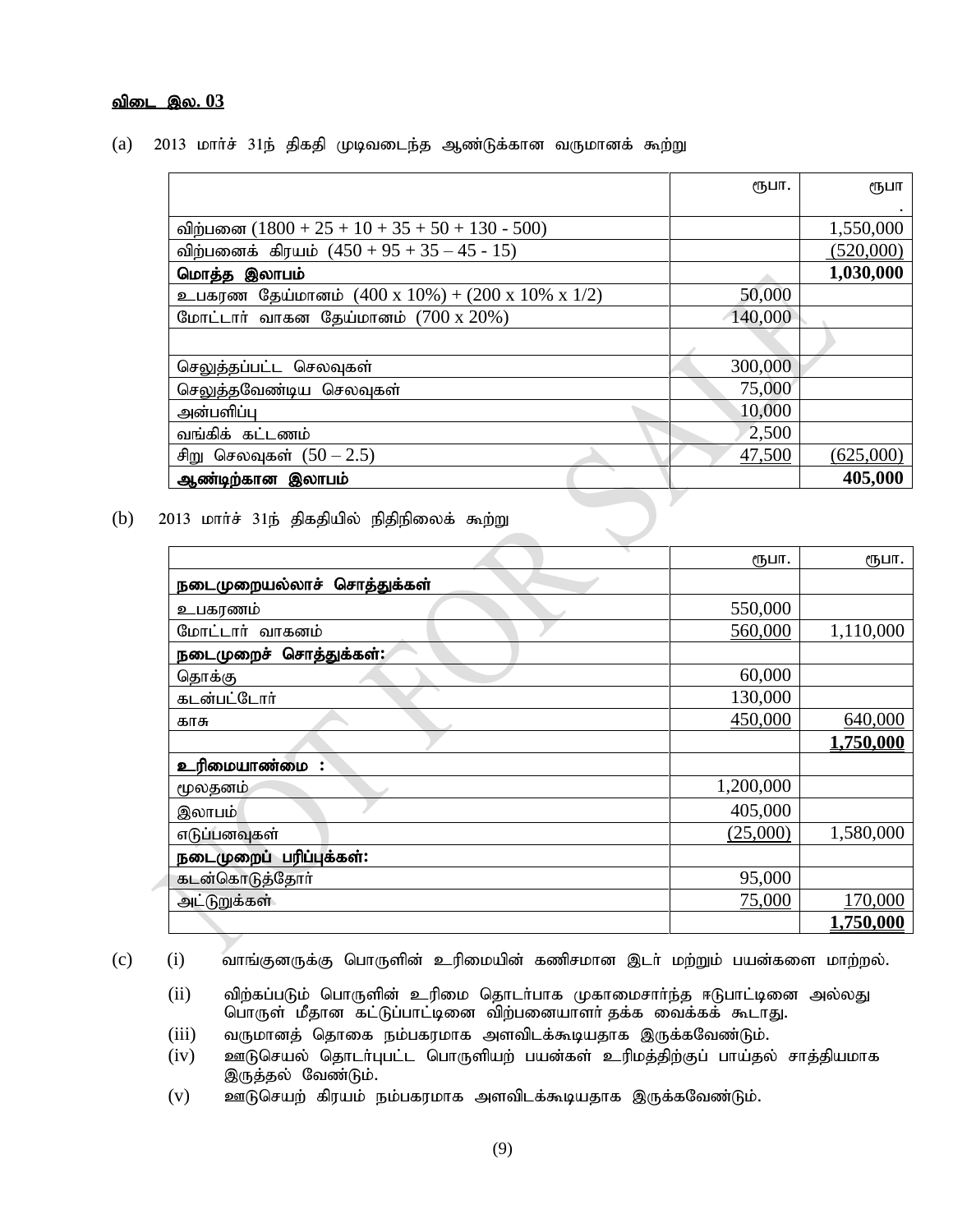#### <u>விடை இல. 04</u>

(a) (i) வீனஸ் விளையாட்டுக் கழகத்தின் 2013 டிசம்பா் 31ந் திகதி முடிவுற்ற ஆண்டுக்கான வருமான, செலவினக் கணக்கு.

|                              | ரூபா.     |                               | ரூபா.     |
|------------------------------|-----------|-------------------------------|-----------|
| சம்பளம் - கழகம், விளையாட்டு  |           |                               |           |
| அரங்கம்                      | 120,000   | அங்கத்தவர் சந்தா              | 96,000    |
| மின்கட்டணம்                  | 48,000    | பிரவேசக் கட்டணம்              | 14,000    |
| தேய்மானம் - கழக அலுவலக       |           |                               |           |
| உபகரணம்                      | 46,000    | ஆயுள் அங்கத்துவ கட்டணம்       | 41,600    |
| தேய்மானம் - உள்ளக            |           | உள்ளக விளையாட்டரங்கு          |           |
| விளையாட்டரங்கம்              | 60,000    | வருமானம்                      | 680,000   |
| கழக கட்டட வாடகை              | 240,000   | சுற்றுப்போட்டி அனுமதிச்சீட்டு |           |
|                              |           | வருமானம்                      | 510,000   |
| சுற்றுப்போட்டி பரிசுச் செலவு | 50,000    | சிற்றுண்டிச்சாலை இலாபம்       | 255,000   |
| காகிதாதிகள் செலவு            | 22,000    |                               |           |
| அறவிடமுடியாக் கடன்           | 4,000     |                               |           |
| செலவுக்கு மேலான வருமானம்     | 1,006,600 |                               |           |
|                              | 1,596,600 |                               | 1,596,600 |

சிற்றுண்டிச் சாலையின் 2013 டிசம்பா் 31ந் திகதி முடிவுற்ற ஆண்டிற்கான வருமானக்கூற்று

|                            | (ҦШТ.     | ரூபா.          |
|----------------------------|-----------|----------------|
| விற்பனை                    |           | 1,254,000      |
| கழி: விற்பனைக் கிரயம்      |           |                |
| ஆரம்பத் தொக்கு             | 159,000   |                |
| கொள்வனவுகள்                | 844,000   |                |
| <i>கழி:</i> இறுதித் தொக்கு | (167,000) |                |
| விற்பனைக் கிரயம்           |           | (836,000)      |
| மொத்த இலாபம்               |           | 418,000        |
| சம்பளம்                    | 95,000    |                |
| மின்கட்டணம்                | 32,000    |                |
| தேய்மானம் - தளபாடம்        | 36,000    | (163,000)      |
| நிகர<br>இலாபம்             |           | <u>255,000</u> |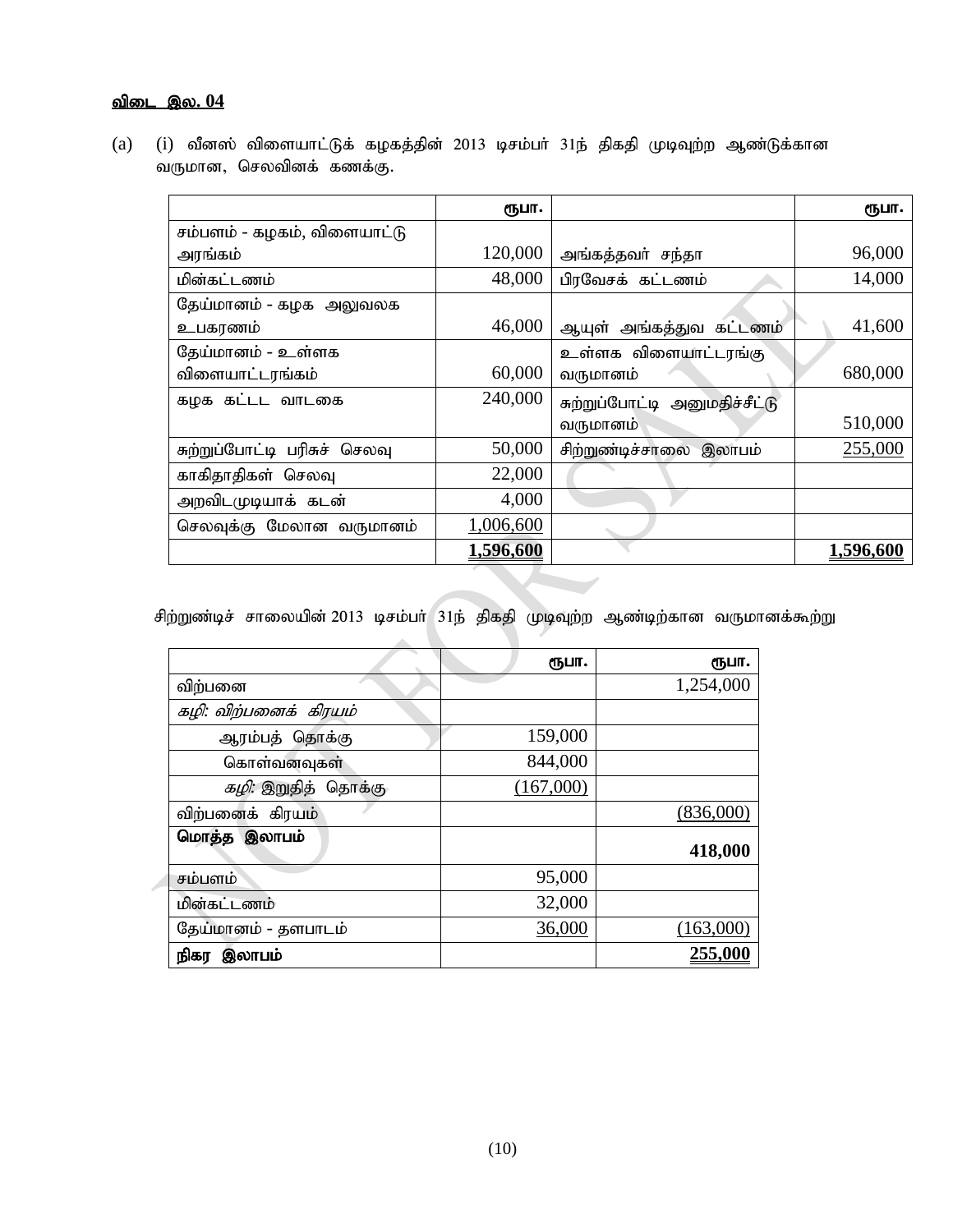#### $(ii)$  2013 டிசம்பர் 31ந் திகதியில் நிதிநிலைக்கூற்று

|                                       | ரூபா.     |                            | ரூபா.     |  |  |
|---------------------------------------|-----------|----------------------------|-----------|--|--|
| திரண்ட நிதியம்                        | 2,119,600 | காணி                       | 1,000,000 |  |  |
| <i>கூட்டு</i> : மிகை                  | 1,006,600 | கட்டடம்                    | 2,340,000 |  |  |
|                                       | 3,126,200 | அலுவலக உபகரணம் (கழகம்)     | 135,000   |  |  |
| ஆயுள் அங்கத்துவ நிதியம்               | 730,400   | தளபாடம் - சிற்றுண்டிச்சாலை | 116,000   |  |  |
|                                       | 3,856,600 |                            | 3,591,000 |  |  |
| சிற்றுண்டிச்சாலைச் சென்மதி            | 280,000   | தொக்குகள்                  | 167,000   |  |  |
| முன்னதாக பெற்ற<br>அங்கத்தவர் கட்டணம்  | 5,200     | கடன்பட்டோர்                | 390,000   |  |  |
| அட்டுறு செலவுகள்                      | 17,000    | அங்கத்தவா் சந்தா வருமதி    | 12,800    |  |  |
| சென்மதியான வாடகை                      | 20,000    | காசு                       | 18,000    |  |  |
|                                       | 4,178,800 |                            | 4,178,800 |  |  |
|                                       |           |                            |           |  |  |
| <u>pறைகள்</u>                         |           |                            |           |  |  |
| 013 ஜனவரி 1ந் திகதி நிதிநிலைக் கூற்று |           |                            |           |  |  |

#### <u>செய்முறைகள்</u>

|  |  |  |  | 2013 ஜனவரி 1ந் திகதி நிதிநிலைக் கூற்று |  |
|--|--|--|--|----------------------------------------|--|
|--|--|--|--|----------------------------------------|--|

|                            | ரூபா.     |                             | ருபா.     |
|----------------------------|-----------|-----------------------------|-----------|
| திரண்ட<br>நிதியம்          | 2,119,600 | கட்டடம்                     |           |
| நிதியம்<br>ஆயுள் அங்கத்துவ | 740,000   | அலுவலக உபகரணம் (கழகம்)      | 181,000   |
|                            | 2,859,600 | தளபாடம் - சிற்றுண்டிச் சாலை | 152,000   |
|                            |           | நிலையான வைப்பு              | 2,000,000 |
| சிற்றுண்டிச்சாலைச் சென்மதி | 300,000   | தொக்குகள்                   | 159,000   |
| முன்னதாக பெறப்பட்ட         |           |                             |           |
| அங்கத்தவர் கட்டணம்         | 12,000    | கடன்பட்டோர்                 | 480,000   |
| அட்டுறு செலவுகள்           | 16,000    | அங்கத்தவா் சந்தா வருமதி     | 16,000    |
|                            |           | காசு                        | 199,600   |
|                            | 3,187,600 |                             | 3,187,600 |

| சிற்றுண்டிச்சாலை சென்மதிகள் |           |                               |           |
|-----------------------------|-----------|-------------------------------|-----------|
|                             | ரூபா.     |                               | (ҦШП.     |
| கொள்ளல், கொடுத்தற் கணக்கு   | 864,000   | ஆரம்ப மீதி                    | 300,000   |
|                             |           | வருமானக்கூற்று — சிற்றுண்டிச் |           |
| ்இறுதி மீதி                 | 280,000   | சாலை                          | 844,000   |
|                             | 1,144,000 |                               | 1,144,000 |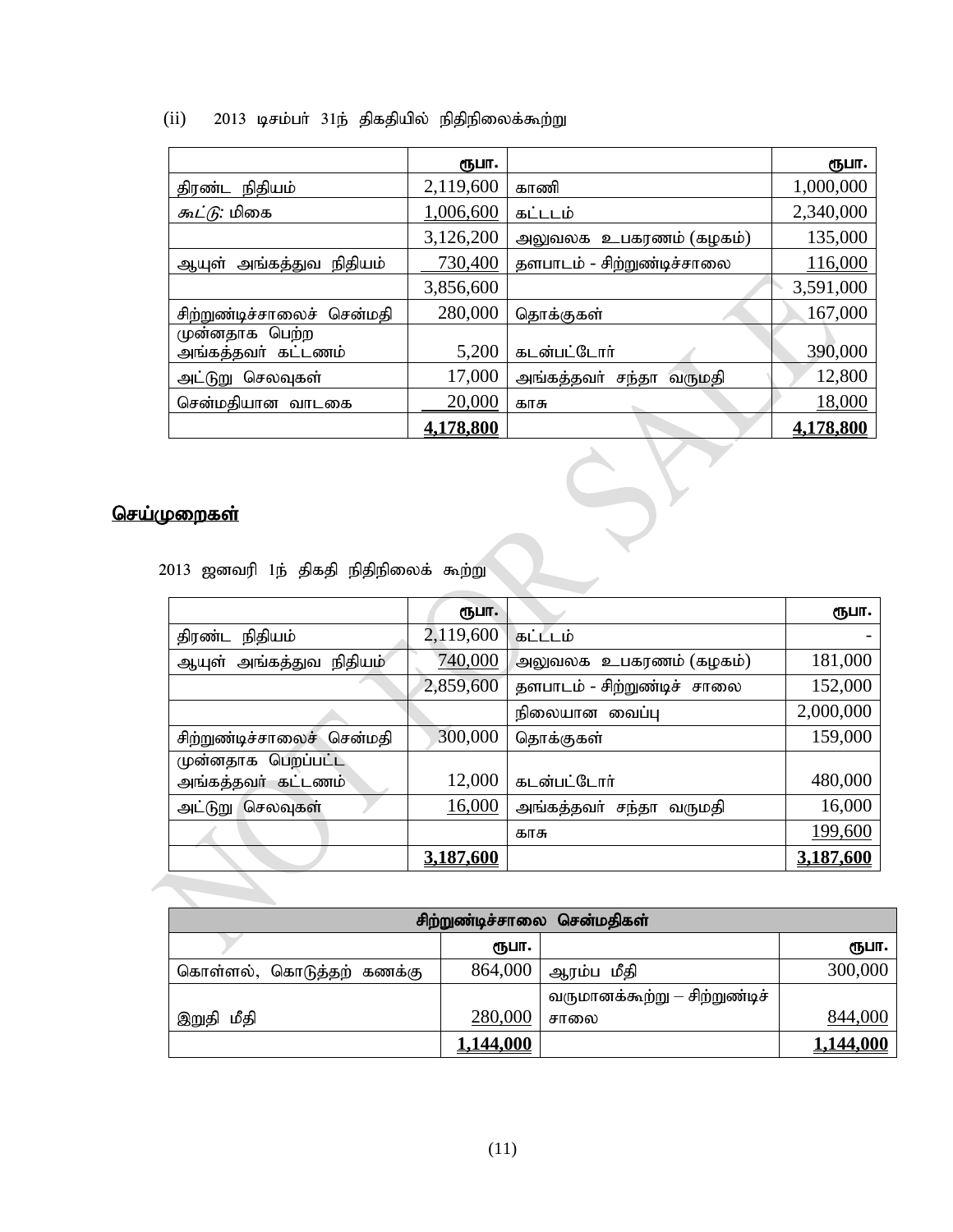| சிற்றுண்டிச்சாலை வருமதிகள்   |           |                           |                  |  |
|------------------------------|-----------|---------------------------|------------------|--|
|                              | ரூபா.     |                           | ரூபா.            |  |
| ஆரம்ப மீதி                   | 480,000   | கொள்ளல், கொடுத்தற் கணக்கு | 1,344,000        |  |
| வருமானக்கூற்று – சிற்.  சாலை | 1,254,000 | இறுதி மீதி                | 390,000          |  |
|                              | 1,734,000 |                           | <u>1,734,000</u> |  |

| அங்கத்தவர் சந்தா      |                |                           |         |  |
|-----------------------|----------------|---------------------------|---------|--|
|                       | (ҧ⊔п.          |                           | ரூபா.   |  |
| ஆரம்ப மீதி            | 16,000         | ஆரம்ப மீதி                | 12,000  |  |
| வருமான, செலவின கணக்கு | 96,000         | கொள்ளல், கொடுத்தல் கணக்கு | 88,400  |  |
|                       |                | அறவிடமுடியாக் கடன்        | 4,000   |  |
| இறுதி மீதி            | 5,200          | இறுதி மீதி                | 12,800  |  |
|                       | <u>117,200</u> |                           | 117,200 |  |
|                       |                |                           |         |  |

| அங்கத்துவ நிதியம்<br>ஆயுள் |                |                    |         |  |  |  |
|----------------------------|----------------|--------------------|---------|--|--|--|
|                            | ரூபா.          |                    | ரூபா.   |  |  |  |
| வருமான, செலவின கணக்கு      | 41,600         | ஆரம்ப மீதி         | 740,000 |  |  |  |
|                            |                | கொள்ளல், கொடுத்தற் |         |  |  |  |
| இறுதி மீதி                 | 730,400        | கணக்கு             | 32,000  |  |  |  |
|                            | <b>772,000</b> |                    | 772,000 |  |  |  |

|  | கொள்ளல், கொடுத்தற் கணக்கு         |           |                                 |          |  |  |
|--|-----------------------------------|-----------|---------------------------------|----------|--|--|
|  |                                   | ரூபா.     |                                 | ரூபா.    |  |  |
|  | ஆரம்ப மீதி                        | 199,600   | சம்பளம் - கழகம் $\&$ வி. ஆரங்கு | 120,000  |  |  |
|  | நிலையான வைப்பு (முதிர்வு: 2013    |           |                                 |          |  |  |
|  | ஜனவரி 1ந் திகதி)                  | 2,000,000 | சம்பளம் - சிற்.  சாலை           | 95,000   |  |  |
|  | பிரவேசக் கட்டணம்                  | 14,000    | 2013 ஜுலை 1ந் திகதி             |          |  |  |
|  |                                   |           | உள்ளக விளையாட்டரங்க             |          |  |  |
|  | ஆயுள் அங்கத்துவக் கட்டணம்         | 32,000    | கொள்வனவு:                       |          |  |  |
|  |                                   |           |                                 | 1,000,00 |  |  |
|  | ஆங்கத்தவா்` சந்தா:                |           | - காணி                          |          |  |  |
|  |                                   |           |                                 | 2,400,00 |  |  |
|  | - 2012 ஆண்டிற்கு                  | 12,000    | - கட்டடம்                       |          |  |  |
|  | - 2013 ஆண்டிற்கு                  | 71,200    | மின்சாரம்                       | 79,000   |  |  |
|  | - 2014 ஆண்டிற்கு                  | 5,200     | சிற். சாலைக் கொள்வனவுகள்        | 864,000  |  |  |
|  | உள்ள <u>க வி. அரங்கு</u> வருமானம் | 680,000   | சுற்றுப்போட்டி பரிசுச் செலவு    | 50,000   |  |  |
|  | சுற்றுப்போட்டி அனுமதிச் சீட்டு    |           | கழக கட்டட வாடகை (ஜனவரி          |          |  |  |
|  | விற்பனை                           | 510,000   | (ழதல் நவம்பர் வரை)              | 220,000  |  |  |
|  | சிற். சாலைப் பெறுவனவுகள்          | 1,344,000 | தாகிதாதிகள் செலவு               | 22,000   |  |  |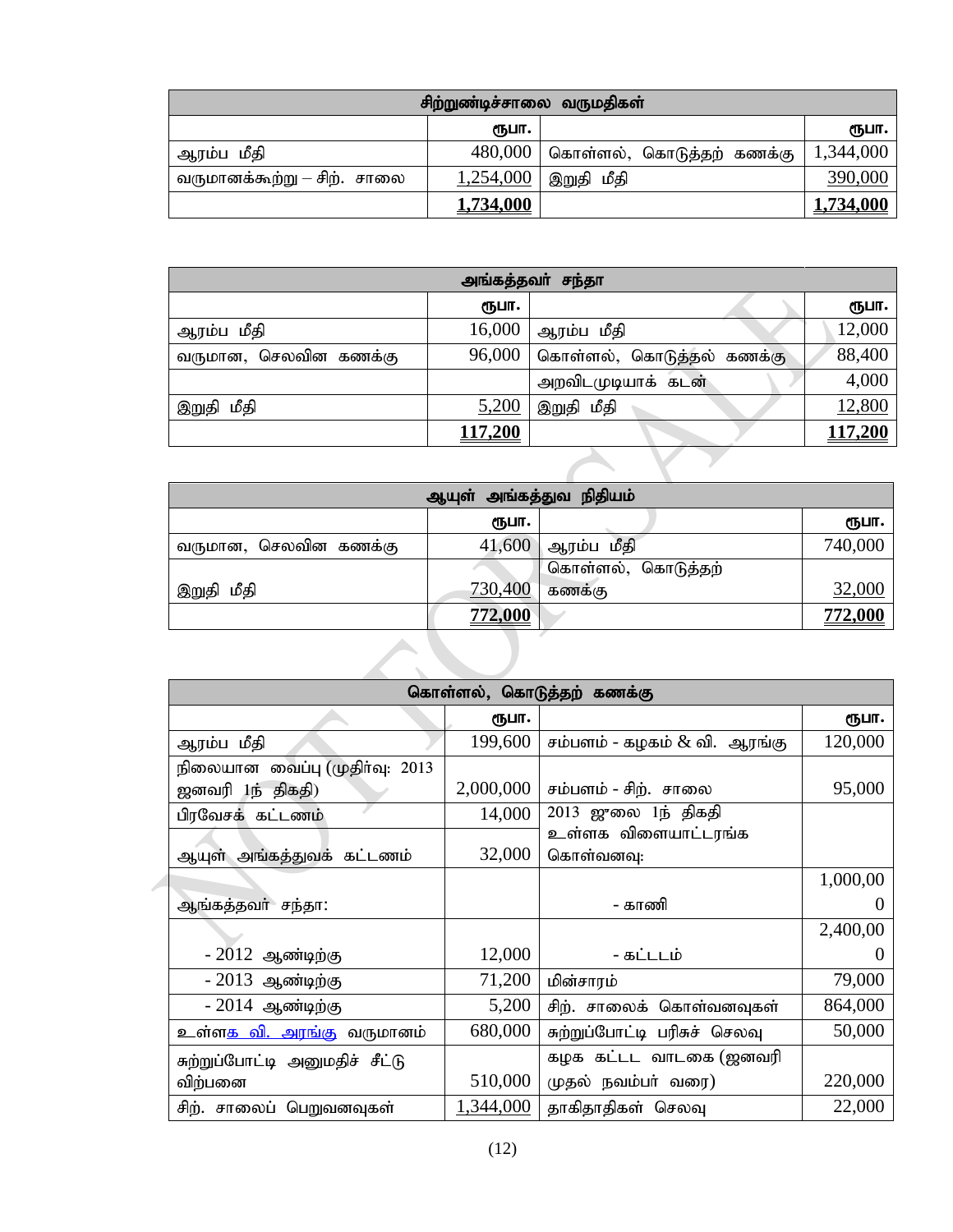|           | மீதி<br>இறுதி | 18,000   |
|-----------|---------------|----------|
|           |               | 4,868,00 |
| 4,868,000 |               |          |

அங்கத்தவர் எண்ணிக்கை:

| ஆண்டின் ஆரம்பத்தில்         |     |  |
|-----------------------------|-----|--|
| அனுமதி 14,000/2,000         |     |  |
| கழி: ஆயுள் அங்கத்தவர்       | (4) |  |
| ஆண்டின்போது அனுமதி பெற்றோா் |     |  |
| மொத்தம்                     |     |  |

மொத்த அங்கத்தவர் கட்டண வருமானம்:  $240 \times 400 =$  ரூபா.  $96,000$ 

 $(b)$  குழுக்களின் அனுகூலங்கள்

- $(i)$  நிபுணத்துவ அபிப்பிராயத்தை பெறக்கூடியதாக இருத்தல்.
- $(i)$  சிலாகித்த பகுப்பாய்வின்மூலம் தீர்வு செறப்படுதல்.
- $(iii)$  வேறுபட்ட கருத்துக்களை சேகரிக்க முடியும்.
- (iv) நல்ல கூட்டிணைவு ஆளுகையுடன் (corporate governance) ஒத்திசைதல்.
- $(v)$  நிறுவனத்தை முகாமை செய்வது இலகுவானது.
- $(vi)$  நிறுவக விளைவுத்திறன் மற்றும் வினைத்திறனில் அதிகரிப்பு.